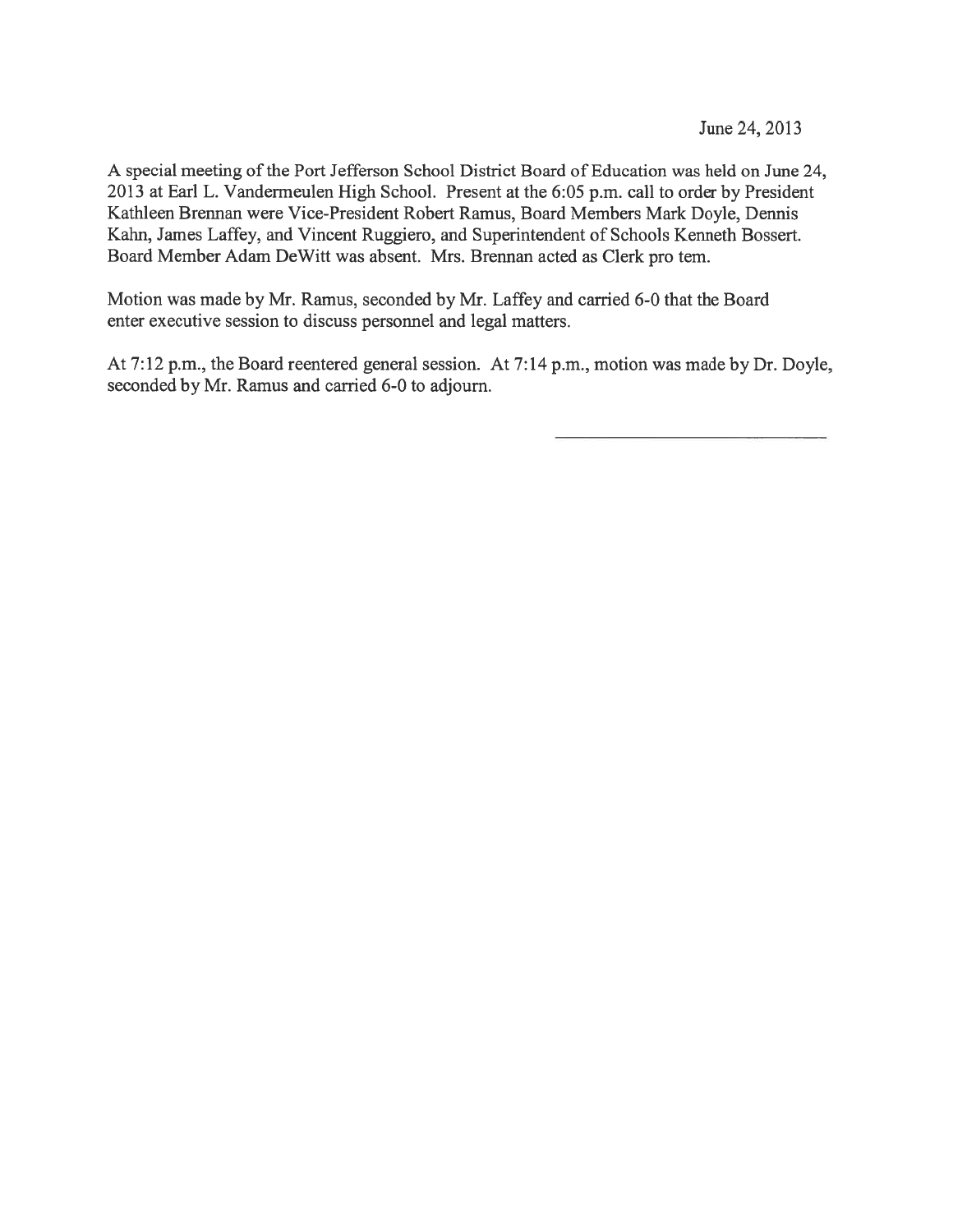The regular monthly business meeting of the Board of Education of Port Jefferson Union Free School District was held on June 11, 2013 at Edna Louise Spear Elementary School. Present at the 6:03 p.m. call to order by President Kathleen Brennan, were Vice-President Robert Ramus, Board Members Adam DeWitt, Mark Doyle, Dennis Kahn, James Laffey, and Vincent Ruggiero, Superintendent of Schools Kenneth Bossert, Assistant Superintendent for Business Sean Leister, and District Clerk Janice Baisley.

Motion was made by Mr. Ramus, seconded by Mr. Ramus and carried 7-0 that the Board enter executive session to discuss matters relating to personnel and negotiations.

At 7:05 p.m. the Board reentered general session.

Dr. Bossert introduced Mrs. Jackie Hull who spoke about the President's Volunteer Service Award and presented this year's student recipients.

# MINUTES

Motion was made by Mr. Ruggiero, seconded by Mr. Laffey and carried 7-0 that the Board approves the minutes of the following meetings: Regular Meeting held May 14, 2013 Special Meeting held May 21, 2013

PUBLIC COMMENT

Mrs. Brennan opened the public comment portion of the meeting.

A.Lustig — extended thanks to Dr. Kahn for his Board service and welcomed Mr. DeWitt

#### RECOGNITION

Staff receiving tenure this school year and retiring staff members were recognized.

At 7:50 p.m. the meeting recessed for refreshments in honor of those recognized. The meeting reconvened at 8:10 p.m.

#### REPORTS

The student representative, Gregory Klesaris, reported on school activities and introduced next year's student representative to the Board, Michael Laffey.

The repor<sup>t</sup> from the Superintendent was <sup>a</sup> presentation by Executive Director of Curriculum and Instruction, Maureen Hull, on the 2011-12 New York State Report Card. Discussion followed.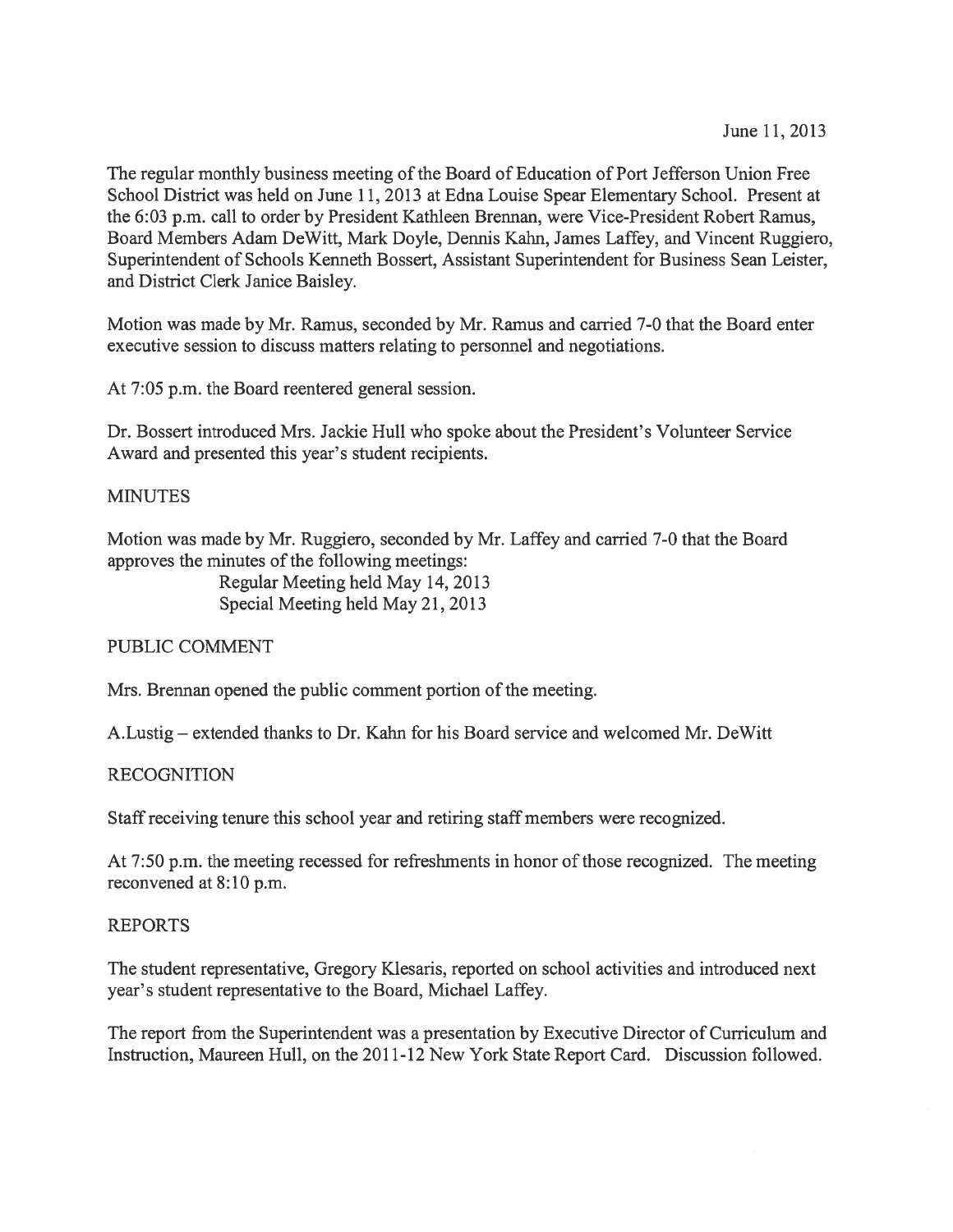End-of-Year Committee reports were given by: Dr. Doyle — Finance/BAC Mr. Ramus - Facilities Mr. Ruggiero — Curriculum  $Dr.$  Kahn – Audit

Mrs. Brennan asked that written reports be submitted to the District Clerk.

# CONSENT AGENDA

The District Clerk read into the record that Kristin Britt, Social Worker, was to be added to personne<sup>l</sup> resolution A.3. Motion was made by Mr. Ruggiero, seconded by Dr. Doyle, and carried 7-0, that as recommended by the Superintendent of Schools, the Board approve Personnel resolutions numbered 1-8 on the June 11, 2013 consent agenda. Mrs. Brennan acknowledged the Memorandum of Agreement with the Paraprofessionals Association.

Motion was made by Mr. Laffey, seconded by Dr. Doyle, and carried 7-0, that as recommended by the Superintendent of Schools, the Board approve Finance resolutions numbered 1-11 on the June 11, <sup>2013</sup> consent agenda. Mrs. Brennan acknowledged the donations in resolutions B. <sup>10</sup> and 11.

Motion was made by Mr. Ruggiero, seconded by Mr. Ramus, and carried 7-0, that as recommended by the Superintendent of Schools, the Board approve Facilities and Operations resolutions numbered 1-2 on the June 11, 2013 consent agenda.

Motion was made by Mr. Ramus, seconded by Dr. Doyle, and carried 7-0, that as recommended by the Superintendent of Schools, the Board approve Education resolutions numbered 1-2 on the June 11, 2013 consent agenda.

# NEW BUSNESS

Motion was made by Mr. Ramus, seconded by Dr. Doyle and carried 7-0 that the Board approve revisions to Board Policy 9210.2, Non-Administrative Confidential Employees, presented for <sup>a</sup> first reading and adoption.

Motion as made by Mr. Ramus, seconded by Dr. Doyle and carried 7-0 that the Board designate July 2, <sup>2013</sup> as the Annual Reorganization Meeting and regular monthly business meeting of the Board of Education.

# PUBLIC COMMENT

Mrs. Brennan announced the second public comment forum.

T. Tsunis — high school course offerings, middle school schedule

A.Lustig — positive achievements, technical training offerings for students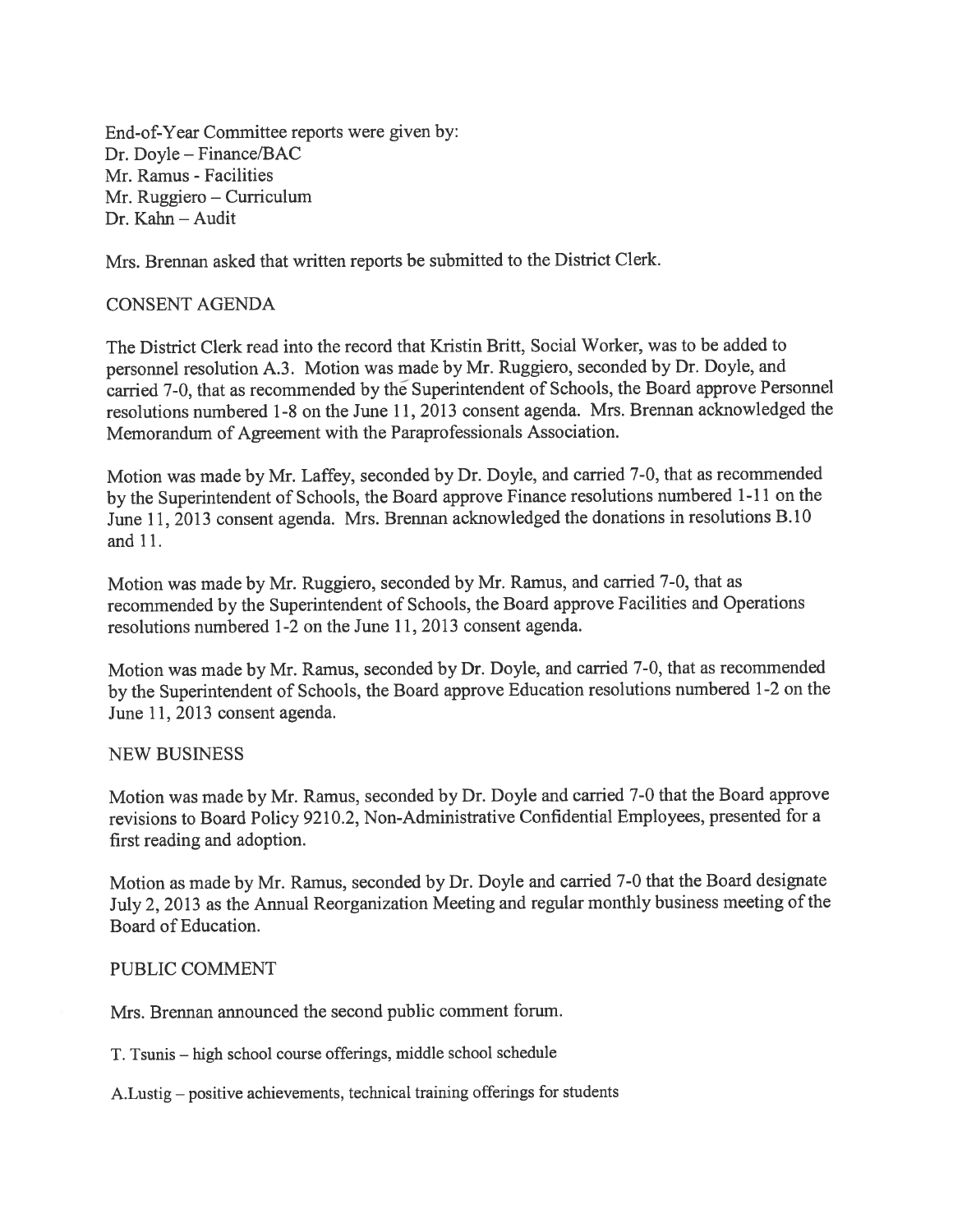#### ADJOURNMENT

At 9:35 p.m., motion was made by Mr. Ruggiero, seconded by Mr. Laffey, and carried 7-0 that the Board enter executive session to discuss <sup>a</sup> personnel matter.

The District Clerk left the meeting and Mrs. Brennan acted as Clerk pro tem.

At 11:24 p.m., the Board reentered genera<sup>l</sup> session. Motion was made by Dr. Doyle, seconded by Mr. Ruggiero, and carried 7-0 to adjourn.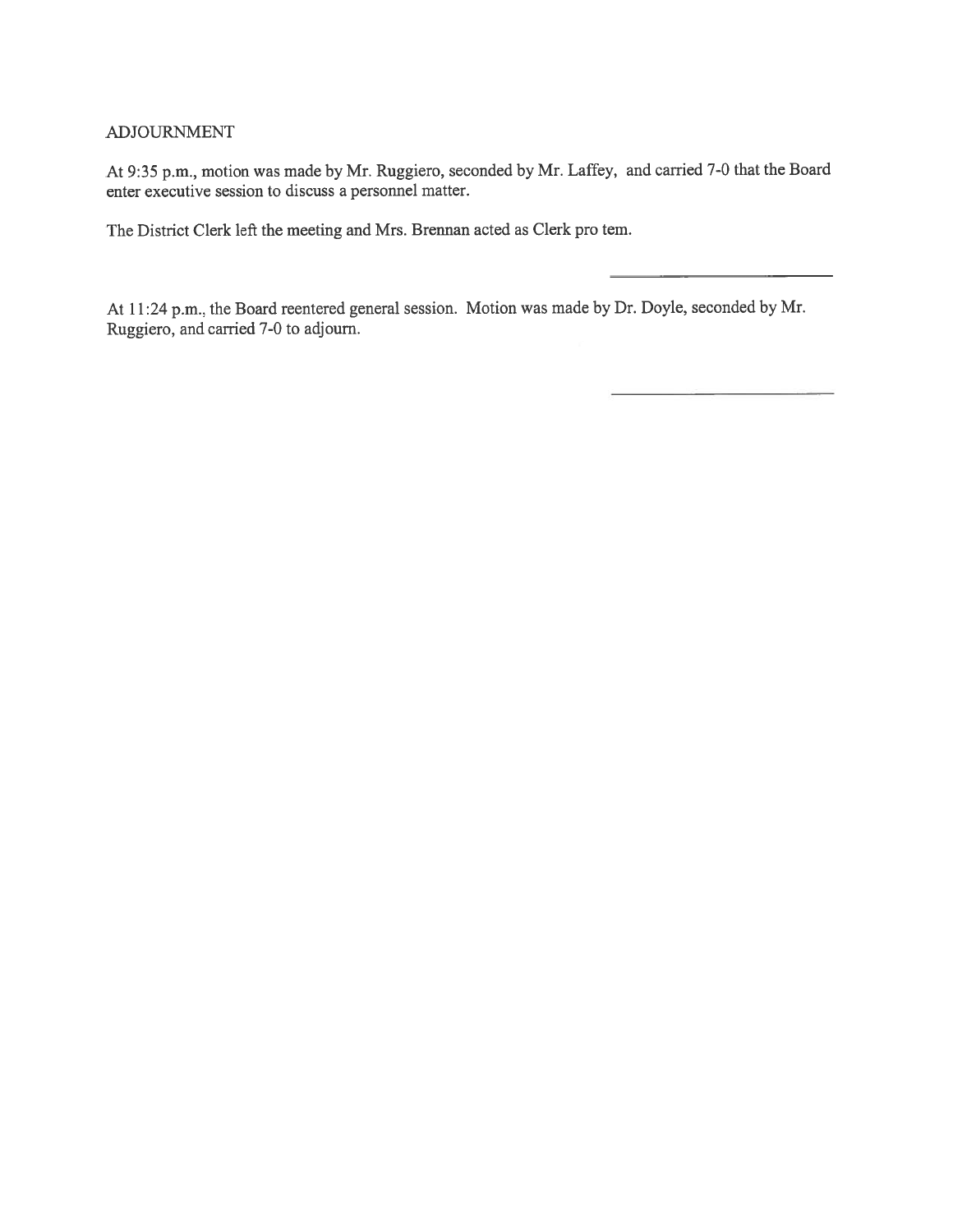# CONSENT AGENDA June 11, 2013

#### A. Personnel

1. Appointment — Substitute

The Board approves the appointment Gina Deptola Coryell, as <sup>a</sup> substitute custodian for the 2013-2014 school year, at the rate of \$10.00 per hour, pending fingerprint clearance by the New York State Education Department.

2. Summer CSE

The Board approves the following staff, as needed, for the <sup>2013</sup> Special Education Committee on Special Education, at their hourly rate of pay, for the period July 1,2013 to August 31, 2013. Psychologist Dr. Allyson Carlson Kristen Wendel **Teachers** Christina Carlson Monica Consalvo Melissa Corey Kelly Cusumano Dana St. Pierre Megan Ryan

3. Summer Academy and Special Education Program

|               |                            |                        | The Board approves the following staff, as needed, for the 2013 Special  | Education Extended School Year Program, July 1, 2013 to August 9, 2013 |  |  |
|---------------|----------------------------|------------------------|--------------------------------------------------------------------------|------------------------------------------------------------------------|--|--|
|               |                            |                        | (with the exception of July 4), Monday - Friday, 9:00 a.m. - 12:00 p.m.: |                                                                        |  |  |
| Psychologist  |                            |                        | Dr. Allyson Carlson                                                      |                                                                        |  |  |
| <b>Nurses</b> |                            |                        | Susan Federico                                                           |                                                                        |  |  |
|               |                            |                        | Arin Hampson (substitute)                                                |                                                                        |  |  |
| Teachers      |                            | Judy-Lynne Ciancarelli |                                                                          |                                                                        |  |  |
|               |                            |                        | Shannon Griffin                                                          |                                                                        |  |  |
|               |                            |                        | Michelle Landetta                                                        |                                                                        |  |  |
|               |                            | <b>Tory Malvetti</b>   |                                                                          |                                                                        |  |  |
|               |                            |                        | Stacia Schoen                                                            |                                                                        |  |  |
| Social Worker |                            |                        | Kristen Britt                                                            |                                                                        |  |  |
|               | <b>Teaching Assistants</b> |                        |                                                                          |                                                                        |  |  |
|               | Sheila Albinson            |                        | Louise Cash                                                              | Michelle Connolly                                                      |  |  |
|               | Andrea Erland              |                        | Karen Harvey                                                             | Bonnie Kelsch                                                          |  |  |
|               | Hope Post                  |                        | Laura Wickel                                                             | Patricia Koehnlein                                                     |  |  |
|               | Allyson Wolff              |                        | Rosemary Griffin (substitute)                                            |                                                                        |  |  |
|               | Lynn Lalia (substitute)    |                        |                                                                          |                                                                        |  |  |
|               |                            |                        |                                                                          |                                                                        |  |  |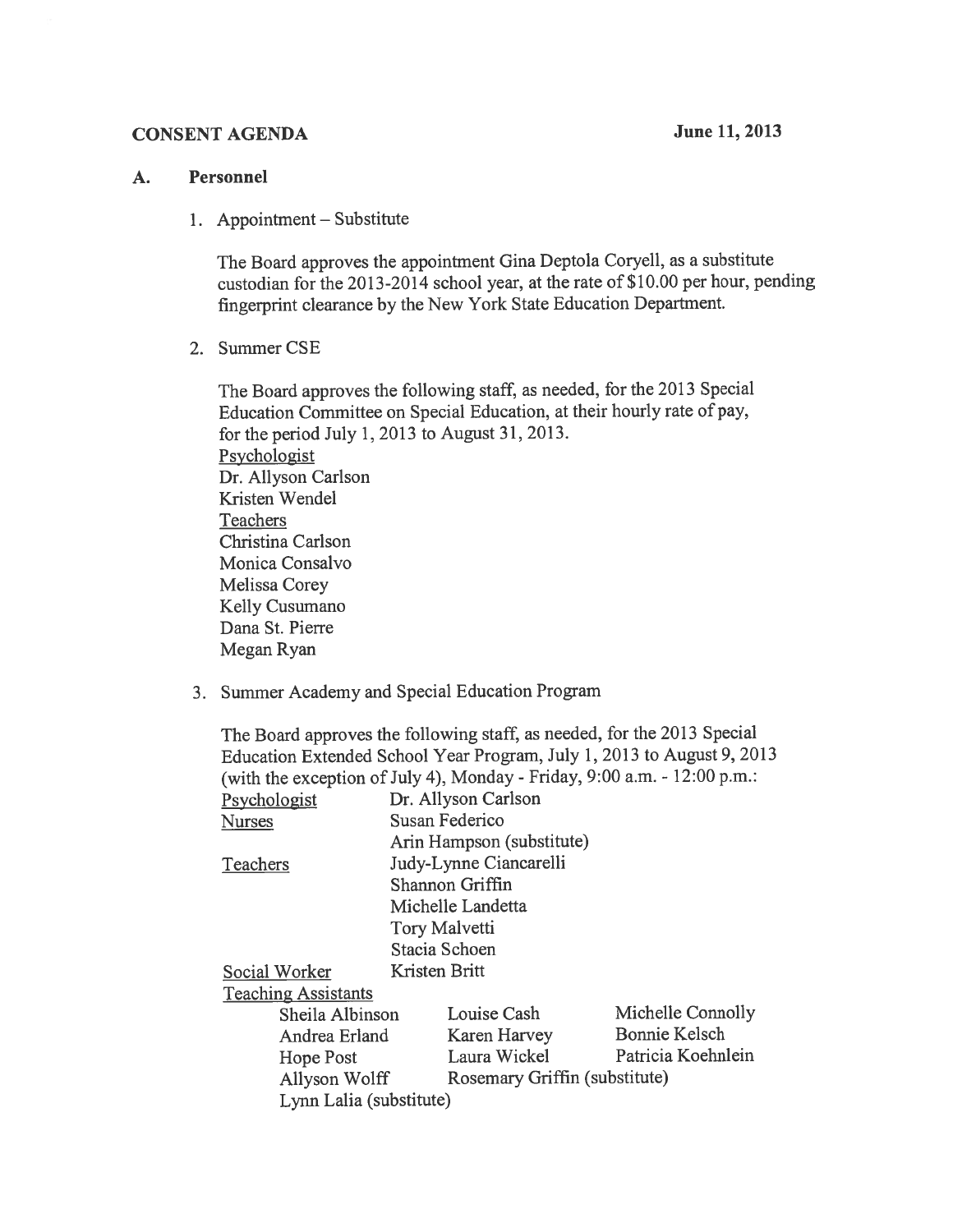4. Memorandum of Agreement — Paraprofessionals

The Board approves and ratifies the Agreement between the negotiating representatives of the Port Jefferson Union Free School District and the United Paraprofessionals Association of Port Jefferson, dated May 23, 2013; and authorizes the Superintendent of Schools and/or the Board President to execute the new Collective Bargaining Agreement incorporating the terms of said agreement.

5. Memorandum of Agreement — Office Staff

The Board approves the Memorandum of Agreement between the Board of Education and the Port Jefferson Office Staff Association pertaining to Article XXX, Excess Notification, and Article XXXII. D. Differentiated Staffing- Pilot Program.

6. FTE Reduction / Appointment

The Board hereby resolves that .3 FTE of the position of Linda Moran, teacher of Business Education, be eliminated effective June 30, 2013; and further, the Board approves the appointment of Linda Moran as <sup>a</sup> .5 FTE teacher of Business Education and <sup>a</sup> substitute teacher for the 2013-1014 school year.

7. Resignation — Foreign Language Teacher

The Board accepts the resignation of Kimberly Petrone, as <sup>a</sup> teacher of Foreign Language, effective June 30, 2013.

8. Resignation — Teaching Assistant

The Board accepts the resignation of Stefanie Marigliano, as <sup>a</sup> Teaching Assistant, effective June 30, 2013.

# B. Finance

1. Financial Reports

The Board approves the financial reports.

2. Extension Food Service Contract

The Board approves the extension of the Food Service Program Contract with Whitsons School Nutrition Corp., Islandia, NY, for the 2013-2014 school year.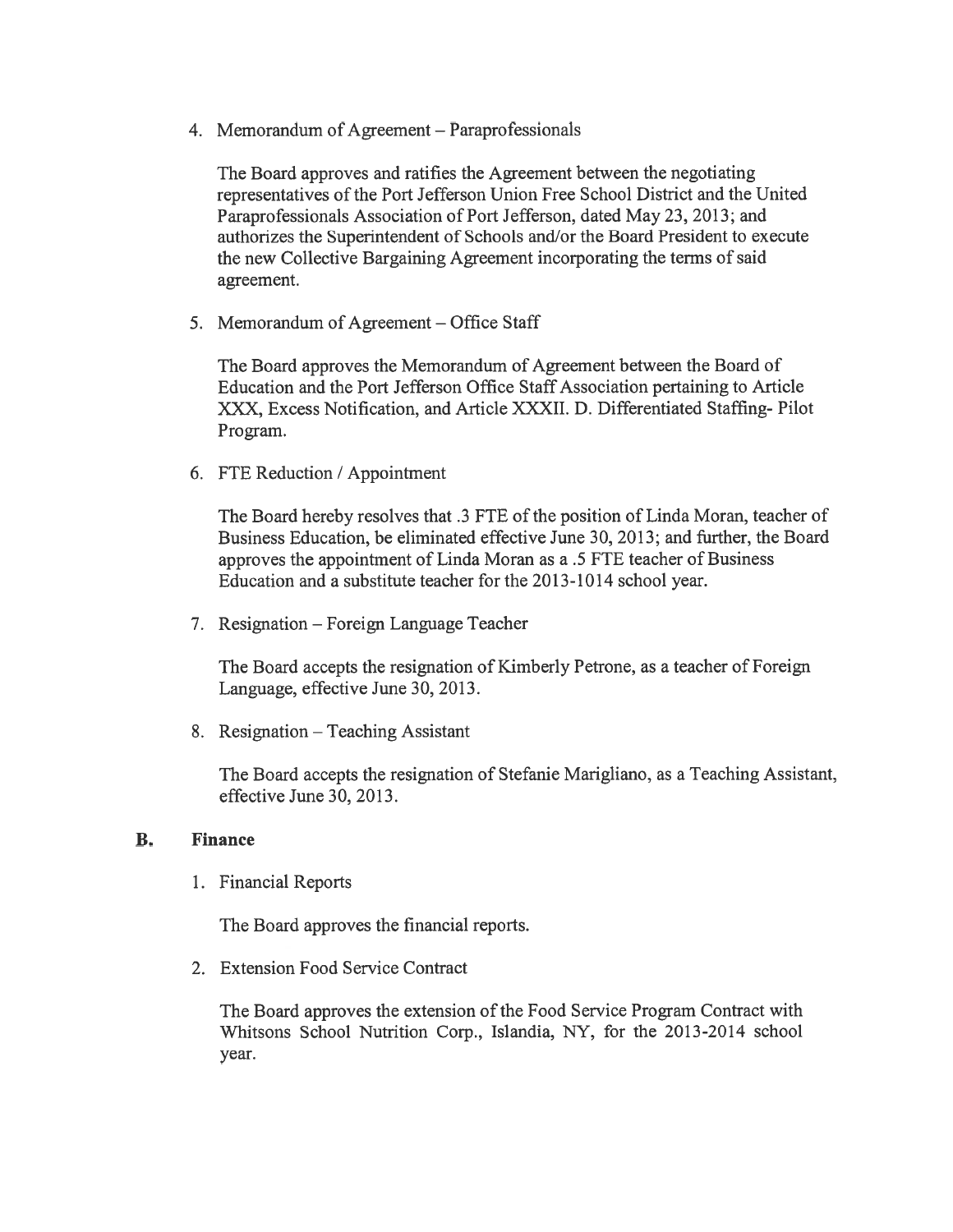3. Extension Bid Award — Printing

The Board awards <sup>a</sup> bid extension to Say-On Printing for the printing of school district materials for the 2013-2014 school year.

4. Extension Bid Award — Turf Maintenance Supplies

The Board awards <sup>a</sup> bid extension to Vigliotti Great Gardens for Turf Maintenance Supplies for the 2013-2014 school year.

5. Extension Bid Award — Oil and Gas Burner Maintenance & Repair Service

The Board awards <sup>a</sup> bid extension to Bain Mechanical for Oil and Gas Burner Maintenance and Repair Services for the 2013-2014 school year.

6. Extension Bid Award — Electrical Services

The Board awards <sup>a</sup> bid extension to Sentry General Contracting Company, Inc., for Electrical Services for the 2013-2014 school year.

7. Extension Bid Award — Plumbing Services

The Board awards <sup>a</sup> bid extension to Sentry General Contracting Company, Inc., for the Plumbing Services for the 2013-2014 school year.

8. Summer Transportation

The Board awards the RFP for Summer Transportation to the lowest responsible bidder, Suffolk Transportation Corp., for the 2013-2014 school year, with the option to renew on <sup>a</sup> yearly basis.

9. Award Increase

The Board approves an increase in award amount, from \$133,200 to \$154,000, to Valco, Inc., for the Tech Ed Building Contract I Capital Improvement Project - Window Replacement and General Construction.

10. Use of Donation

The Board approves the reques<sup>t</sup> of the Morrison Foundation that their donation to the district of \$1,380.00 be alternatively used for various athletic expenses.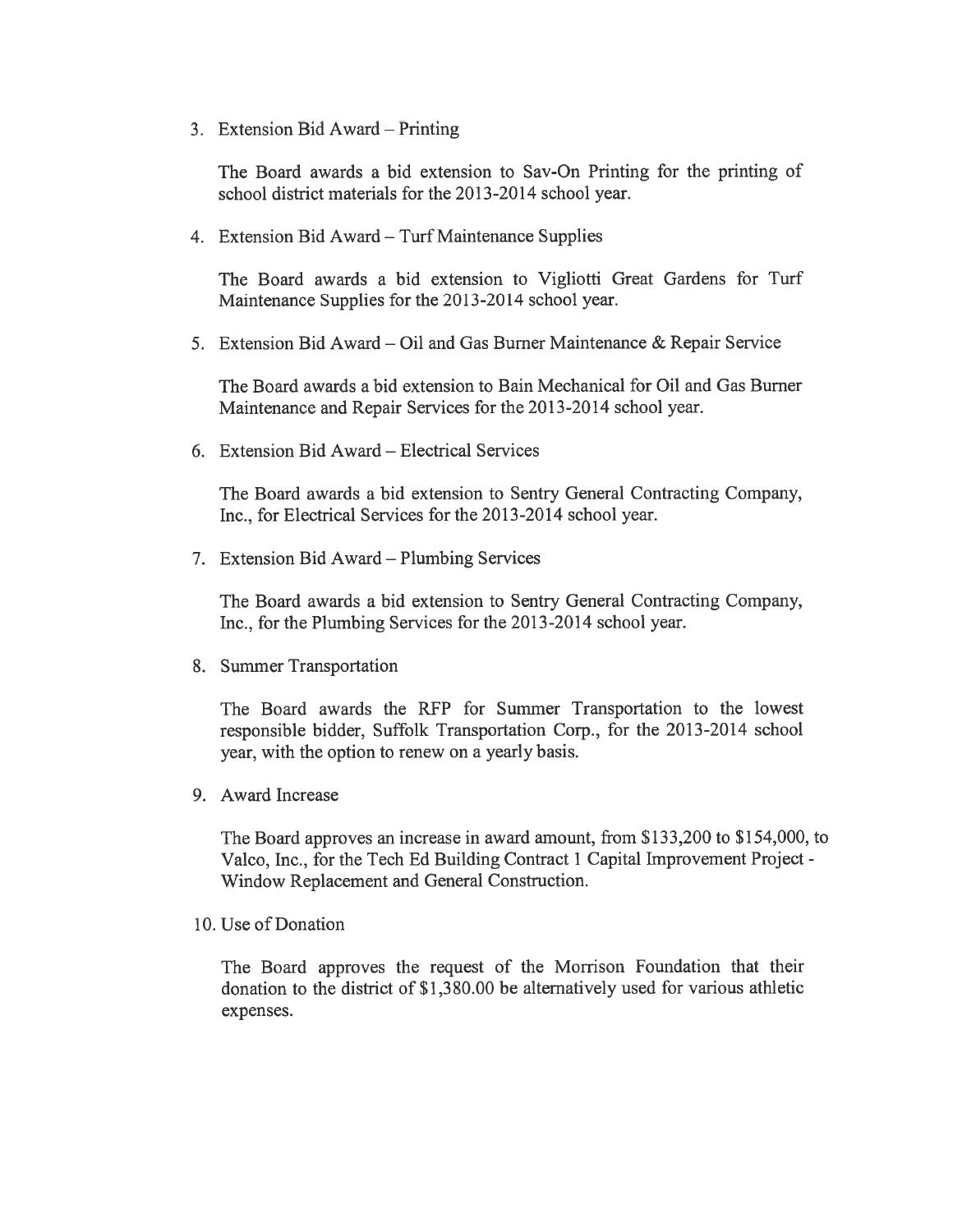# 11. Acceptance of Donation

The Board gratefully accepts the donation from the Wrestling Booster Club, of <sup>a</sup> 40' <sup>x</sup> 40' Reslite Lightweight Wrestling Mat, Light Purple (5) 6' <sup>x</sup> 40' sections and (2) 5'x 40' sections, in the approximate amount of \$7,900.

# C. Facilities & Operations

1. Surplus Property

The Board declares two (2) soccer shelters as surplus property and authorizes the Assistant Superintendent for Business to dispose of same in the best interest of the district.

2. Use of Insecticide

The Board authorizes the emergency use of the herbicide Roundup, during July 2013, for poison ivy removal at the following locations:

Edna Louise Spear Elementary School Earl L. Vandermeulen High School High School Tech Building

# D. Education

1. Committees on Special Education

The Board approves the recommendations of the Committees on Special Education.

2. Textbook Approval

The Board approves the adoption of *Avancemos! Level 3*, from McDougall Littell for LOTE-Spanish III.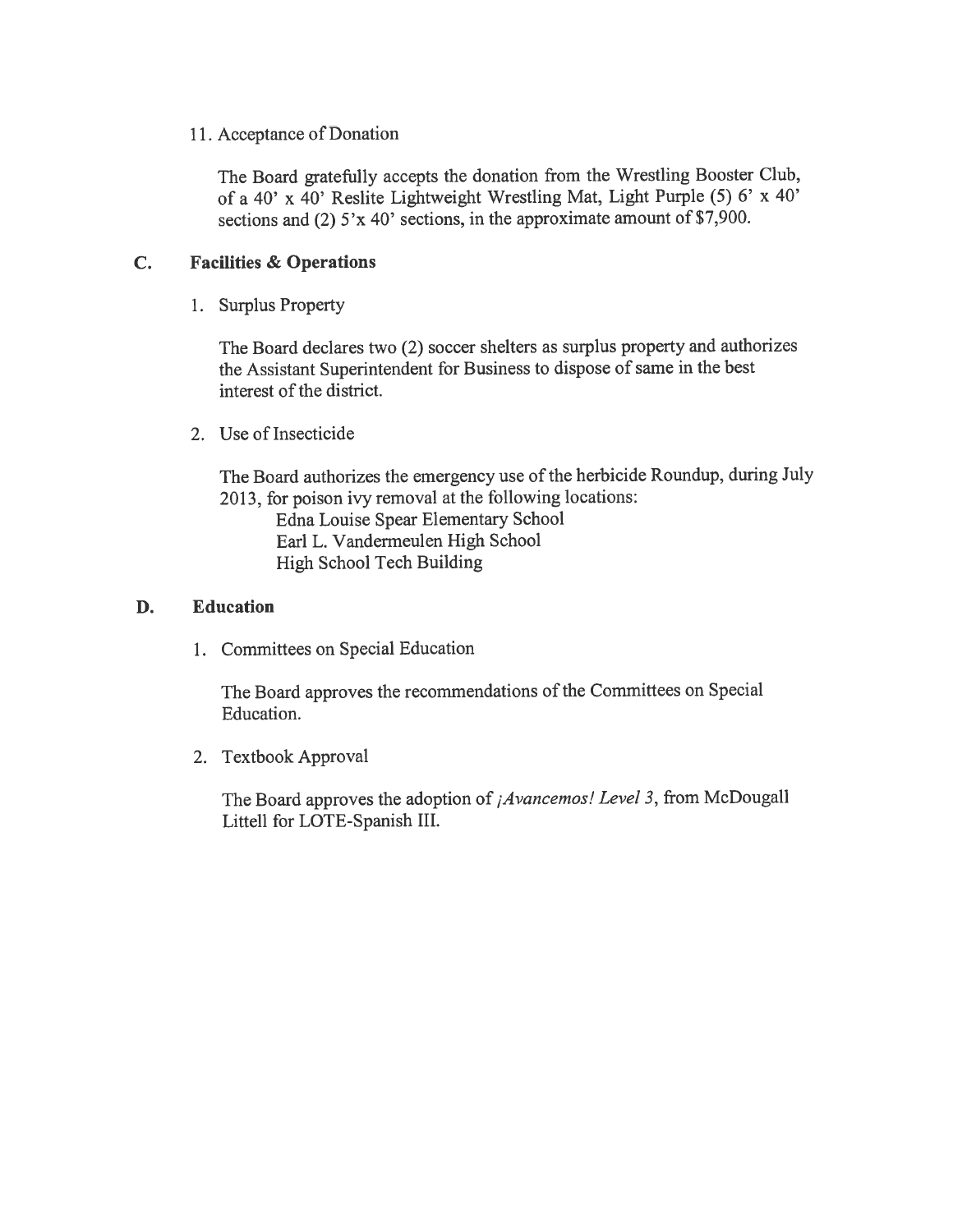# DISTRICT TREASURER/SECRETARY TO THE BUSINESS OFFICIAL

Benefits for the District Treasurer, and Secretary to the Business Official follow the applicable Office Staff Association contract with the exception of the following Articles:

Statement of Recognition

|   | Article I                  |                              | Employee                           |
|---|----------------------------|------------------------------|------------------------------------|
| 看 | Article III                |                              | Grievance Procedure                |
|   | Article IV                 |                              | Vacancies and/or Promotions        |
|   | <b>Article VIII</b>        |                              | - Meeting Privileges               |
|   | Article IX                 |                              | - Sick Leave (Paragraph D)         |
|   | Article XVI                | $\sim$                       | Job Definition - Work Requirements |
|   | Article XXIII              |                              | Required Statement- Section 201    |
|   | Article XXIV $(1)$ & $(2)$ | $\qquad \qquad \blacksquare$ | Compensation                       |
|   | Article XXVIII             |                              | Dues Deduction / Agency Fee        |
|   | Article XXX                |                              | - Excess Notification              |
|   | Article XXXI               | $\sim$ 10 $\pm$              | Recall and Long Term Leave         |
|   | Article XXXIII             |                              | <b>Salaries</b>                    |
|   | Article XXXIV              |                              | Duration                           |

# Special Note:

In relation to Article XXV - Longevity for all Confidential Employees the District Treasurer and the Secretary to the Business Official is equivalent to the longevity for senior clerk typist.

# SECRETARY TO THE SUPERINTENDENT

Benefits for the Secretary to the Superintendent shall follow the applicable Office Staff Association contract, with the same excepted Articles as the other confidential employees set forth above, excep<sup>t</sup> as follows:

- 1. The Secretary to the Superintendent shall work the work schedule set by the Superintendent, Monday to Friday, 37.5 hours per week, presently 8:00 a.m. to 4:00 p.m., with no overtime or additional compensation beyond the regular work day.
- 2. Attendance at work on emergency school closings shall be at the discretion of the Superintendent with no additional compensation.
- 3. At the discretion of the Superintendent, attendance at work for two (2) days is required during all recess periods with no additional compensation. Should the Superintendent not require her attendance, the Secretary to the Superintendent may use vacation days for these absences.
- 4. Article XXXII of the Office Staff Association contract does not apply to the Secretary to the Superintendent.